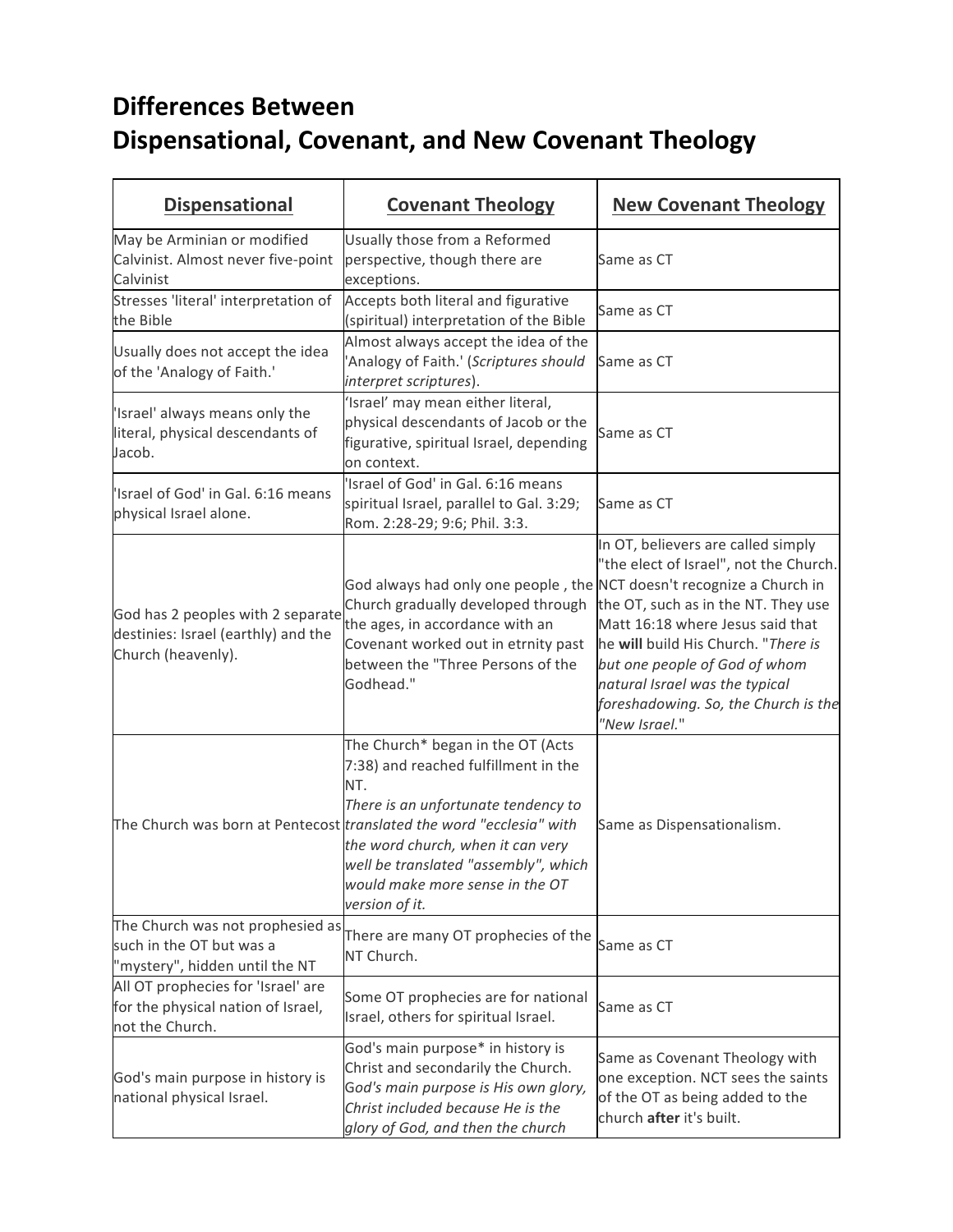| The Church is a parenthesis in<br>God's program for the ages.                                                                                                                                                                                                                             | The Church is the culmination of<br>God's saving purpose for the ages.                                                                                                      | Same as CT                                                                                                                                                                                                                                                                                          |
|-------------------------------------------------------------------------------------------------------------------------------------------------------------------------------------------------------------------------------------------------------------------------------------------|-----------------------------------------------------------------------------------------------------------------------------------------------------------------------------|-----------------------------------------------------------------------------------------------------------------------------------------------------------------------------------------------------------------------------------------------------------------------------------------------------|
| The main heir to Abraham's<br>covenant was Isaac and literal<br>Israel.                                                                                                                                                                                                                   | The main heir to Abraham's covenant<br>was Christ, the Seed, and spiritual<br>Israel which is "in Christ".                                                                  | Same as CT                                                                                                                                                                                                                                                                                          |
| Redemption within the Trinity, to<br>effect election.                                                                                                                                                                                                                                     | There was no eternal Covenant of The eternal Covenant of Redemption<br>was within the Trinity to effect<br>election                                                         | Same as Dispensationalism but<br>there was an eternal Decree or<br>Purpose of Redemption within<br>the Trinity to effect election.                                                                                                                                                                  |
| Most believe there was no<br>Covenant of Works with Adam in<br>the Garden of Eden.                                                                                                                                                                                                        | God made a conditional Covenant of<br>Works with Adam as representative<br>for all his posterity.                                                                           | Same as Dispensationalism. But<br>agree with CT on Adam as<br>representative for all his posterity.                                                                                                                                                                                                 |
| Most believe there was no<br>Covenant of Grace concerning<br>Adam.                                                                                                                                                                                                                        | God made a Covenant of Grace with<br>Christ and His people, including<br>Adam.                                                                                              | Does not believe in a "Covenant of<br>Grace." NCT believes that only<br>when the Bible stipulates that a<br>Covenant has been "cut" between<br>God and man, is there a Biblical<br>reason for believing that one has<br>been made.                                                                  |
| Israel was rash to accept the<br>Covenant at Mt. Sinai.                                                                                                                                                                                                                                   | Israel was right to accept the<br>Covenant at Mt. Sinai.                                                                                                                    | NCT say that Israel was so<br>frightened that they would have<br>accepted anything.                                                                                                                                                                                                                 |
| The 'New Covenant' of Jer. 31:31-<br>34 is only for literal Israel and is<br>not the New Covenant of Luke<br>22:20; although there is some<br>disagreement among<br>Dispensationalists about this.                                                                                        | The 'New Covenant' of Jer. 31 is the<br>same as in Luke 22:20; both are for<br>spiritual Israel according to Heb. 8                                                         | Same as CT.                                                                                                                                                                                                                                                                                         |
| God's program in history is mainly<br>through separate dispensations.                                                                                                                                                                                                                     | God's program is history is mainly<br>through related covenants, but all<br>those covenants were derived from<br>the eternal covenant that the Trinity<br>made in eternity. | God's program in history is through<br>related covenants, but culminating<br>in the new covenant that eliminates<br>the others because they were all<br>realized in Christ.                                                                                                                         |
| Some have said that OT sinners<br>were saved* by works.<br>This is one of the areas where we<br>believe that Dispensationalism,<br>when carried to its logical<br>conclusion, alters the gospel of<br>Christ, and so is a dangerous<br>departure from authentic Biblical<br>Christianity. | No man has ever been saved by<br>works, but only by grace. (Eph 2:8-10)                                                                                                     | Same as CT.                                                                                                                                                                                                                                                                                         |
| Most teach that men in the OT<br>were saved by faith in a revelation<br>peculiar to their Dispensation, but<br>this did not include their faith in<br>the Messiah as their sin-bearer.                                                                                                    | All men who have ever been saved<br>have been saved by faith in Christ as<br>their sin-bearer, which has been<br>progressively revealed in every age.                       | Same as CT,<br>although *some* would say that in<br>the OT many would not have known<br>about the sin-bearing part, just that<br>they were sinners that needed the<br>grace of God to be forgiven, and<br>that they waited for the promise of<br>God for He would crush the head of<br>the serpent. |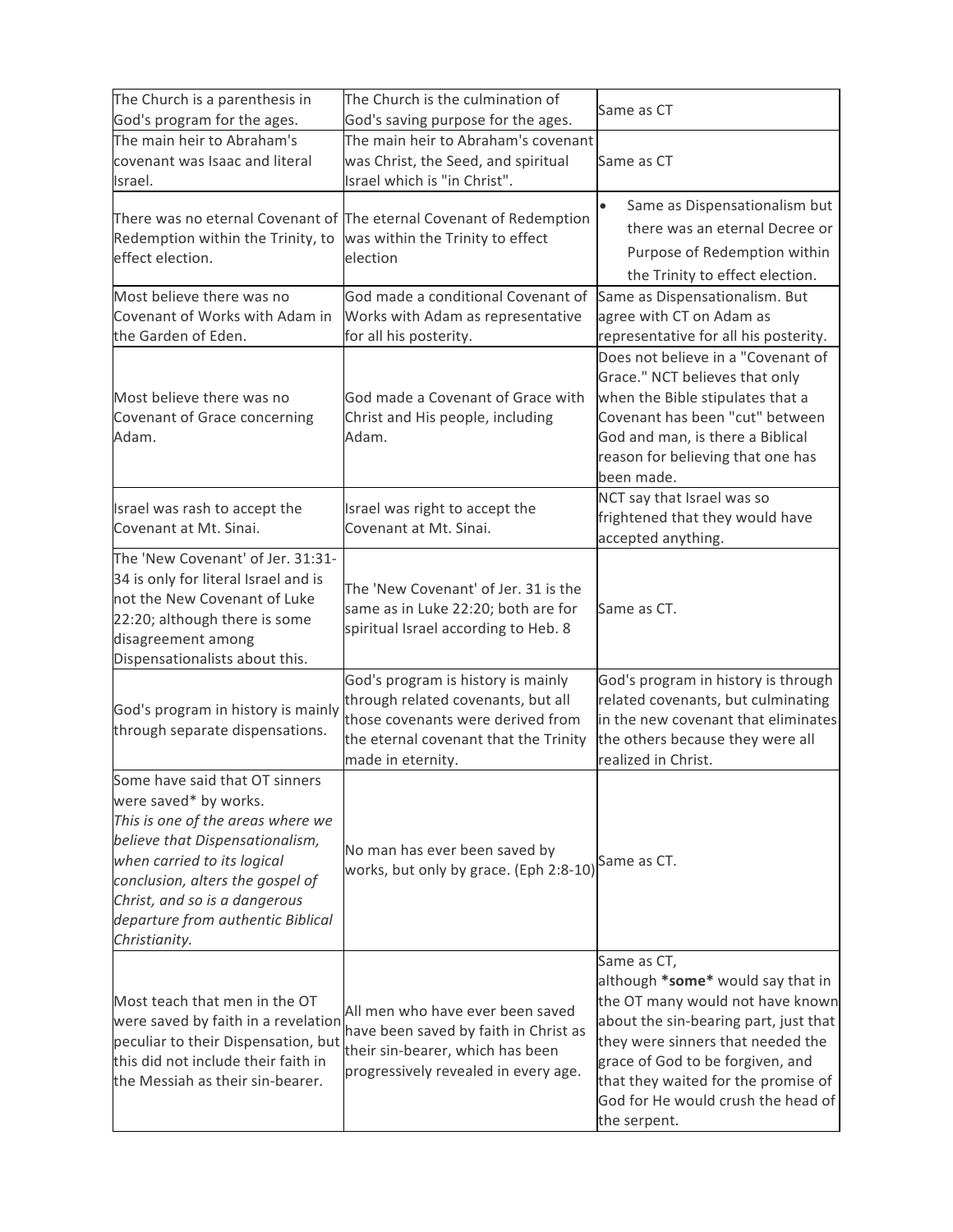| The OT sacrifices were not<br>recognized as the Gospel or types<br>of the Messiah as sin-bearer, but<br>only seen as such in retrospect<br>The Holy Spirit indwells only                                                                                                                                                                                                                                                                                                                                                                                                                                                                                                                                                                            | OT believers believed in the Gospel of<br>Messiah as sin-bearer mainly by the<br>sacrifices as types and prophecies<br>The Holy Spirit has indwelt believers                                                                                                       | Same as CT<br>They believe that the indwelling                                                                                                                                                                                                                                                                                                                |
|-----------------------------------------------------------------------------------------------------------------------------------------------------------------------------------------------------------------------------------------------------------------------------------------------------------------------------------------------------------------------------------------------------------------------------------------------------------------------------------------------------------------------------------------------------------------------------------------------------------------------------------------------------------------------------------------------------------------------------------------------------|--------------------------------------------------------------------------------------------------------------------------------------------------------------------------------------------------------------------------------------------------------------------|---------------------------------------------------------------------------------------------------------------------------------------------------------------------------------------------------------------------------------------------------------------------------------------------------------------------------------------------------------------|
| believers in the Dispensation of<br>Grace, not OT and not after the<br>"Secret Rapture."                                                                                                                                                                                                                                                                                                                                                                                                                                                                                                                                                                                                                                                            | in all ages, especially in the present<br>NT era, and will not be withdrawn.                                                                                                                                                                                       | wasn't the same as in the Church<br>time (as Jesus would send the<br>comforter).                                                                                                                                                                                                                                                                              |
| Jesus made an offer of the literal<br>Kingdom to Israel; since Israel<br>rejected it, it is postponed.<br>Fred Miller writes,<br>"Dispensationalism believes that<br>the purpose of the first advent of<br>Jesus Christ was to offer an<br>earthly Kingdom to the Jews. This<br>Kingdom would reinstate the Old<br>Testament legal system and it's<br>expansion to the entire world<br>under the Messiah. When the Jews<br>rejected Jesus Christ and His<br>Kingdom offer, plan B went into<br>effect and Christ went to the cross<br>to initiate the dispensation of<br>Grace and the "mystery church".<br>Had Israel received her King there<br>would have been no cross - and no<br>Gospel!"<br>This is why it is seen as an<br>unbiblical view. | Jesus made only an offer of the<br>Spiritual Kingdom, which was<br>rejected by literal Israel but has<br>gradually been accepted by spiritual<br>Israel                                                                                                            | Same as CT                                                                                                                                                                                                                                                                                                                                                    |
| OT believers were not 'in Christ,'<br>nor part of the Body or Bride of<br>Christ.                                                                                                                                                                                                                                                                                                                                                                                                                                                                                                                                                                                                                                                                   | Believers in all ages are all 'in Christ'<br>and part of the Body and Bride of<br>Christ                                                                                                                                                                           | Same as CT, but realized in the NT                                                                                                                                                                                                                                                                                                                            |
| The OT Law has been abolished.<br>For the Church, but not Israel,<br>who will be under that Law when<br>the Church is taken away, and<br>God returns to His original<br>people Physical Israel                                                                                                                                                                                                                                                                                                                                                                                                                                                                                                                                                      | The Law has 3 uses: to restrain sin in<br>society, to lead to Christ, and to<br>instruct Christians in godliness. The<br>ceremonial laws have been<br>abolished; the civil laws have been<br>abolished except for their general<br>equity; the moral laws continue | Same as Dispensationalism, without<br>believing that physical Israel has a<br>future. NCT says that only the laws<br>of the NT apply to the Christian. The<br>OT Law is there to instruct us in the<br>way God dealt with His people in<br>the OT. Christ is affirmed as being<br>"The New Law-Giver", as opposed<br>to Moses who was "The Old Law-<br>Giver" |
| OT laws are no longer in effect<br>unless repeated in the NT                                                                                                                                                                                                                                                                                                                                                                                                                                                                                                                                                                                                                                                                                        | OT laws are still in effect unless<br>abrogated in the NT                                                                                                                                                                                                          | Same as Dispensationalism                                                                                                                                                                                                                                                                                                                                     |
| Teaches that the Millennium is<br>the Kingdom of God. They are<br>always Premil, usually Pre-<br>tribulation                                                                                                                                                                                                                                                                                                                                                                                                                                                                                                                                                                                                                                        | The Church is the Kingdom of God.<br>They are usually Amil or Postmil;<br>although a few are Premil or Preterist                                                                                                                                                   | Same as CT                                                                                                                                                                                                                                                                                                                                                    |
| The OT animal sacrifices will be<br>restored in the Millennium, as a<br>memorial only                                                                                                                                                                                                                                                                                                                                                                                                                                                                                                                                                                                                                                                               | The OT sacrifices were fulfilled and<br>forever abolished in Christ.                                                                                                                                                                                               | Same as CT.                                                                                                                                                                                                                                                                                                                                                   |